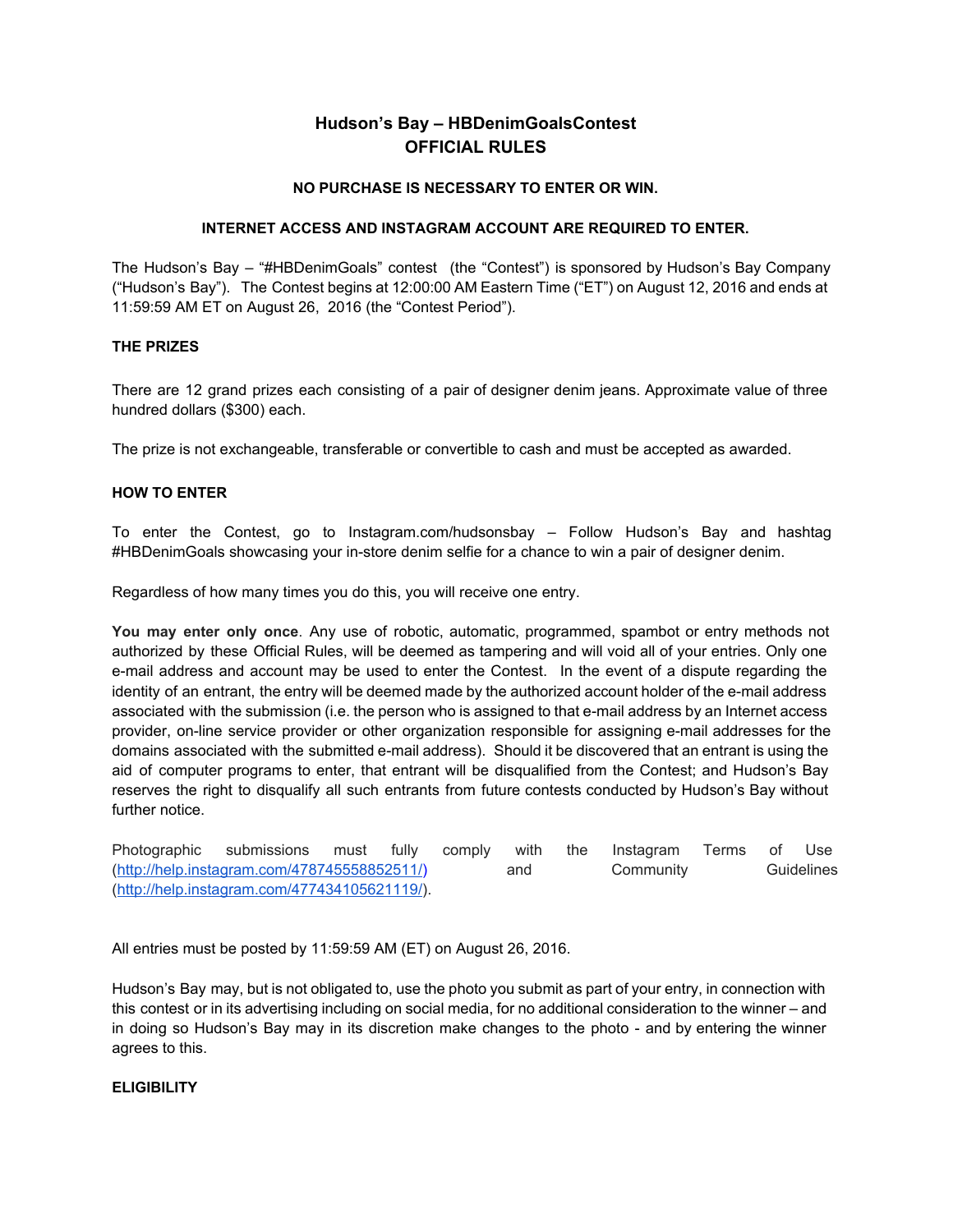Quebec residents are not eligible to participate.

To be eligible, you must be a resident of Canada (excluding Quebec) and have reached the age of majority in your province or territory of residence as of the date that you post your submission. You are not eligible if, at any point during the Contest Period you are, or you live with, an employee, representative or agent of Hudson's Bay, its affiliates or licensees.

# **THE DRAW**

A random draw will be held in Toronto, Ontario on August 19 selecting 6 winners from all the eligible entries received during the up to August 19 and August 26, 2016 selecting the remaining 6 winners from all the eligible entries received during the Contest Period. The selected entrant(s) will be contacted by telephone, Instagam direct message and/or e-mail, and before being declared a winner will be required to correctly answer, unaided, a time limited.

If a selected entrant: (a) cannot be contacted by telephone, Instagam direct message and/or e-mail within one day; (b) fails to correctly answer the skill-testing question; (c) declines the prize; or (d) otherwise fails to comply with the Official Rules, then the selected entrant will be disqualified and an alternate entrant will be selected from among the remaining eligible entries. The process described above will continue until the prize in the Contest has been awarded or there are no more eligible entries, whichever comes first.

# **OTHER RULES**

By submitting an entry, you agree to be bound by the Official Rules and all decisions of Hudson's Bay which are final and binding on all participants without right of appeal.

Neither Hudson's Bay nor any of its affiliates will bear any responsibility or liability for: (a) submissions which are lost, stolen, delayed, destroyed, or illegible, incomplete or otherwise improperly completed; (b) technical malfunctions, human or technical error, printing errors, lost, delayed or garbled data or any combination thereof; (c) the loss, theft or misuse of the prize or any portion of the prize; or (d) any property damage, personal injury or misfortune in any way attributable to this Contest or the prize.

No correspondence will be entered into except with the selected entrant. The personal information you are providing to enter this Contest will be used only to administer this Contest in accordance with Hudson's Bay's Privacy Policy, and for no other reason [\(http://www.thebay.com/webapp/wcs/stores/servlet/en/thebay/contentview/PrivacyLegalInfo\)](http://www.thebay.com/webapp/wcs/stores/servlet/en/thebay/content-view/PrivacyLegalInfo). However, by making an entry and thereby entering this Contest, each entrant grants Hudson's Bay the right to use their name, place of residence, submissions, comments, and/or likeness, without further notice or compensation, in any advertising or publicity connected with this Contest.

Hudson's Bay reserves the right to withdraw or amend this Contest in any way in the event of an error, technical problem, computer virus, bug, tampering, unauthorized intervention, fraud, or any other cause beyond the reasonable control of Hudson's Bay that interferes with the proper conduct of this Contest as contemplated by these Official Rules, or the odds of winning. Any attempt to undermine the legitimate operation of this Contest is a violation of criminal and civil laws and should such an attempt be made, Hudson's Bay reserves the right to seek remedies and damages to the fullest extent permitted by law.

In the event of any discrepancy or inconsistency between these Official Rules and any disclosures or other statements contained in any Contest-related materials, these Official Rules will prevail.